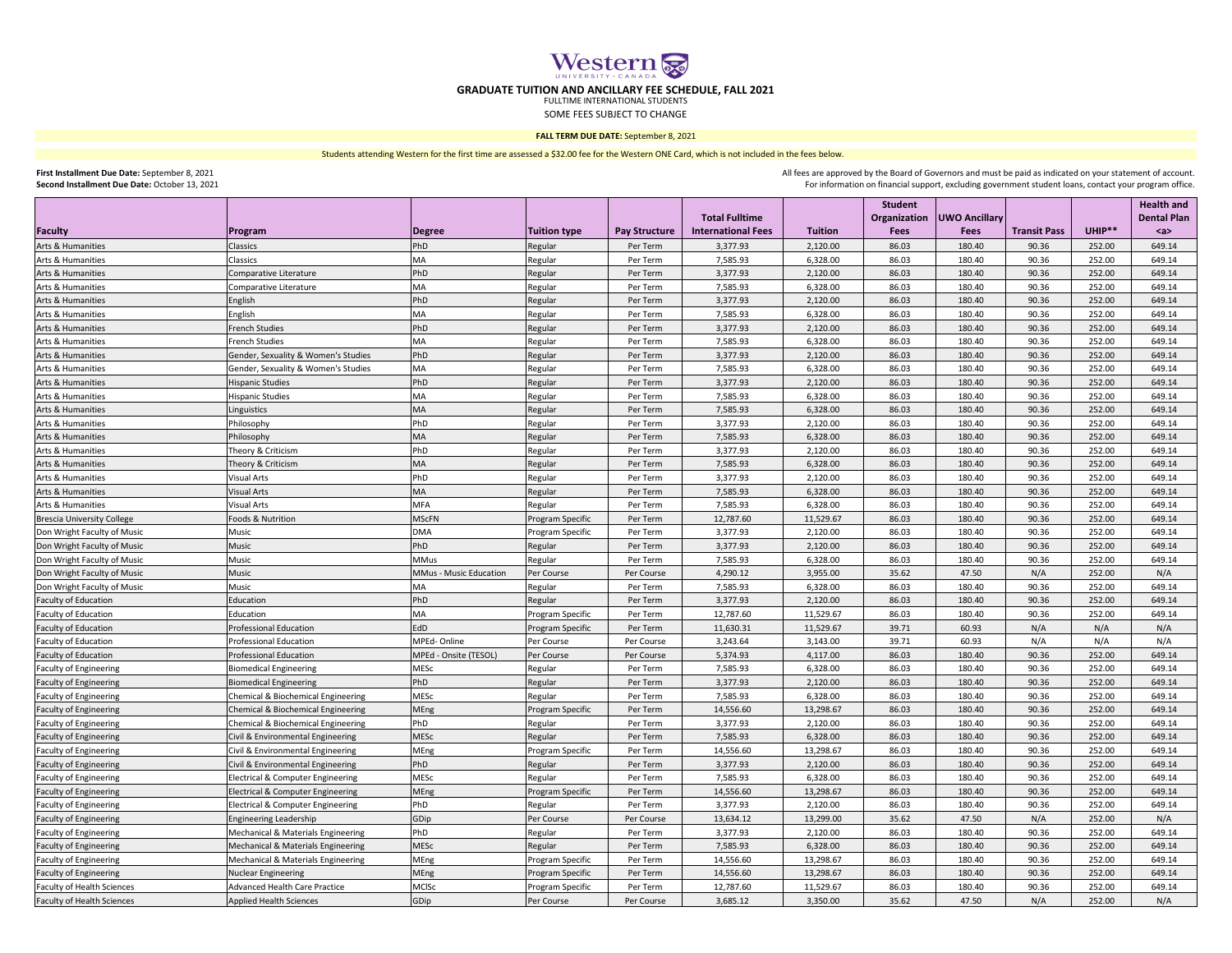|                                                        |                                                          |                         |                         |                      |                                                    |                      | <b>Student</b>              |                              |                     |                  | <b>Health and</b>         |
|--------------------------------------------------------|----------------------------------------------------------|-------------------------|-------------------------|----------------------|----------------------------------------------------|----------------------|-----------------------------|------------------------------|---------------------|------------------|---------------------------|
| Faculty                                                | <b>Program</b>                                           | Degree                  | Tuition type_           | <b>Pay Structure</b> | <b>Total Fulltime</b><br><b>International Fees</b> | <b>Tuition</b>       | Organization<br><b>Fees</b> | UWO Ancillary<br><b>Fees</b> | <b>Transit Pass</b> | UHIP**           | <b>Dental Plan</b><br>$a$ |
| <b>Faculty of Health Sciences</b>                      | <b>Communication Sciences and Disorders</b>              | <b>MCISc</b>            | Program Specific        | Per Term             | 12,787.60                                          | 11,529.67            | 86.03                       | 180.40                       | 90.36               | 252.00           | 649.14                    |
| <b>Faculty of Health Sciences</b>                      | <b>Health and Rehabilitation Sciences</b>                | MPT/PhD                 | Program Specific        | Per Term             | 12,787.60                                          | 11,529.67            | 86.03                       | 180.40                       | 90.36               | 252.00           | 649.14                    |
| <b>Faculty of Health Sciences</b>                      | <b>Health and Rehabilitation Sciences</b>                | MSc (OT)/PhD            | Program Specific        | Per Term             | 12,787.60                                          | 11,529.67            | 86.03                       | 180.40                       | 90.36               | 252.00           | 649.14                    |
| <b>Faculty of Health Sciences</b>                      | <b>Health and Rehabilitation Sciences</b>                | MCISc/PhD               | <b>Program Specific</b> | Per Term             | 12,787.60                                          | 11,529.67            | 86.03                       | 180.40                       | 90.36               | 252.00           | 649.14                    |
| <b>Faculty of Health Sciences</b>                      | <b>Health and Rehabilitation Sciences</b>                | PhD                     | Regular                 | Per Term             | 3,377.93                                           | 2,120.00             | 86.03                       | 180.40                       | 90.36               | 252.00           | 649.14                    |
| <b>Faculty of Health Sciences</b>                      | <b>Health and Rehabilitation Sciences</b>                | <b>MSc</b>              | Regular                 | Per Term             | 7,585.93                                           | 6,328.00             | 86.03                       | 180.40                       | 90.36               | 252.00           | 649.14                    |
| <b>Faculty of Health Sciences</b>                      | Kinesiology                                              | PhD                     | Regular                 | Per Term             | 3,377.93                                           | 2,120.00             | 86.03                       | 180.40                       | 90.36               | 252.00           | 649.14                    |
| <b>Faculty of Health Sciences</b>                      | Kinesiology                                              | MA                      | Regular                 | Per Term             | 7,585.93                                           | 6,328.00             | 86.03                       | 180.40                       | 90.36               | 252.00           | 649.14                    |
| <b>Faculty of Health Sciences</b>                      | Kinesiology                                              | <b>MSc</b>              | Regular                 | Per Term             | 7,585.93                                           | 6,328.00             | 86.03                       | 180.40                       | 90.36               | 252.00           | 649.14                    |
| <b>Faculty of Health Sciences</b>                      | <b>Nursing</b>                                           | PhD                     | Regular                 | Per Term             | 3,377.93                                           | 2,120.00             | 86.03                       | 180.40                       | 90.36               | 252.00           | 649.14                    |
| <b>Faculty of Health Sciences</b>                      | <b>Nursing</b>                                           | <b>MN</b>               | Program Specific        | Per Term             | 12,787.60                                          | 11,529.67            | 86.03                       | 180.40                       | 90.36               | 252.00           | 649.14                    |
| <b>Faculty of Health Sciences</b>                      | <b>Nursing</b>                                           | <b>MScN</b>             | <b>Program Specific</b> | Per Term             | 10,187.93                                          | 8,930.00             | 86.03                       | 180.40                       | 90.36               | 252.00           | 649.14                    |
| <b>Faculty of Health Sciences</b>                      | <b>Occupational Therapy</b>                              | MSc (OT)                | Program Specific        | Per Term             | 12,787.60                                          | 11,529.67            | 86.03                       | 180.40                       | 90.36               | 252.00           | 649.14                    |
| <b>Faculty of Health Sciences</b>                      | Physical Therapy                                         | <b>MPT</b>              | <b>Program Specific</b> | Per Term             | 12,787.60                                          | 11,529.67            | 86.03                       | 180.40                       | 90.36               | 252.00           | 649.14                    |
| <b>Faculty of Information &amp; Media Studies</b>      | <b>Health Information Science</b>                        | <b>MHIS</b>             | Program Specific        | Per Term             | 10,187.93                                          | 8,930.00             | 86.03                       | 180.40                       | 90.36               | 252.00           | 649.14                    |
| <b>Faculty of Information &amp; Media Studies</b>      | <b>Health Information Science</b>                        | PhD                     | Regular                 | Per Term             | 3,377.93                                           | 2,120.00             | 86.03                       | 180.40                       | 90.36               | 252.00           | 649.14                    |
| <b>Faculty of Information &amp; Media Studies</b>      | Journalism & Communication                               | <b>MMJC</b>             | Program Specific        | Per Term             | 12,787.60                                          | 11,529.67            | 86.03                       | 180.40                       | 90.36               | 252.00           | 649.14                    |
| <b>Faculty of Information &amp; Media Studies</b>      | Library & Information Science                            | PhD                     | Regular                 | Per Term             | 3,377.93                                           | 2,120.00             | 86.03                       | 180.40                       | 90.36               | 252.00           | 649.14                    |
| <b>Faculty of Information &amp; Media Studies</b>      | Library & Information Science                            | <b>MLIS</b>             | Program Specific        | Per Term             | 12,787.60                                          | 11,529.67            | 86.03                       | 180.40                       | 90.36               | 252.00           | 649.14                    |
| <b>Faculty of Information &amp; Media Studies</b>      | Library & Information Science                            | MLIS (co-op only)       | <b>Program Specific</b> | Per Term             | 890.93                                             | 618.00               | 20.93                       | N/A                          | N/A                 | 252.00           | N/A                       |
| <b>Faculty of Information &amp; Media Studies</b>      | Library & Information Science                            | MLIS (co-op + 1 course) | Program Specific        | Per Term             | 4,412.02                                           | 4,076.90             | 35.62                       | 47.50                        | N/A                 | 252.00           | N/A                       |
| <b>Faculty of Information &amp; Media Studies</b>      | Library & Information Science                            | MLIS (1 course)         | <b>Program Specific</b> | Per Term             | 3,794.02                                           | 3,458.90             | 35.62                       | 47.50                        | N/A                 | 252.00           | N/A                       |
| <b>Faculty of Information &amp; Media Studies</b>      | Media Studies                                            | PhD                     | Regular                 | Per Term             | 3,377.93                                           | 2,120.00             | 86.03                       | 180.40                       | 90.36               | 252.00           | 649.14                    |
| <b>Faculty of Information &amp; Media Studies</b>      | Media Studies                                            | <b>MA</b>               | Regular                 | Per Term             | 7,585.93                                           | 6,328.00             | 86.03                       | 180.40                       | 90.36               | 252.00           | 649.14                    |
| <b>Faculty of Law</b>                                  | Law                                                      | PhD                     | Regular                 | Per Term             | 3,377.93                                           | 2,120.00             | 86.03                       | 180.40                       | 90.36               | 252.00           | 649.14                    |
| <b>Faculty of Law</b>                                  | Law                                                      | <b>LLM</b>              | <b>Program Specific</b> | Per Term             | 10,174.26                                          | 8,916.33             | 86.03                       | 180.40                       | 90.36               | 252.00           | 649.14                    |
| <b>Faculty of Law</b>                                  | Legal Studies                                            | <b>MSL</b>              | Program Specific        | Per Term             | 10,174.26                                          | 8,916.33             | 86.03                       | 180.40                       | 90.36               | 252.00           | 649.14                    |
| <b>Faculty of Law</b>                                  | Mining Law, Finance, & Sustainability                    | GDip                    | Per Course              | Per Course           | 3,835.12                                           | 3,500.00             | 35.62<br>86.03              | 47.50                        | N/A<br>90.36        | 252.00           | N/A                       |
| <b>Faculty of Science</b>                              | <b>Applied Mathematics</b><br><b>Applied Mathematics</b> | <b>MSc</b><br>PhD       | Regular                 | Per Term<br>Per Term | 7,585.93<br>3,377.93                               | 6,328.00<br>2,120.00 | 86.03                       | 180.40<br>180.40             | 90.36               | 252.00<br>252.00 | 649.14<br>649.14          |
| <b>Faculty of Science</b>                              |                                                          | <b>MSc</b>              | Regular                 | Per Term             | 7,585.93                                           | 6,328.00             | 86.03                       | 180.40                       | 90.36               | 252.00           | 649.14                    |
| <b>Faculty of Science</b><br><b>Faculty of Science</b> | Astronomy<br>Astronomy                                   | PhD                     | Regular<br>Regular      | Per Term             | 3,377.93                                           | 2,120.00             | 86.03                       | 180.40                       | 90.36               | 252.00           | 649.14                    |
| <b>Faculty of Science</b>                              | Biology                                                  | <b>MSc</b>              | Regular                 | Per Term             | 7,585.93                                           | 6,328.00             | 86.03                       | 180.40                       | 90.36               | 252.00           | 649.14                    |
| <b>Faculty of Science</b>                              | Biology                                                  | PhD                     | Regular                 | Per Term             | 3,377.93                                           | 2,120.00             | 86.03                       | 180.40                       | 90.36               | 252.00           | 649.14                    |
| <b>Faculty of Science</b>                              | Chemistry                                                | <b>MSc</b>              | Regular                 | Per Term             | 7,585.93                                           | 6,328.00             | 86.03                       | 180.40                       | 90.36               | 252.00           | 649.14                    |
| <b>Faculty of Science</b>                              | Chemistry                                                | PhD                     | Regular                 | Per Term             | 3,377.93                                           | 2,120.00             | 86.03                       | 180.40                       | 90.36               | 252.00           | 649.14                    |
| <b>Faculty of Science</b>                              | Computer Science                                         | <b>MSc</b>              | Regular                 | Per Term             | 7,585.93                                           | 6,328.00             | 86.03                       | 180.40                       | 90.36               | 252.00           | 649.14                    |
| <b>Faculty of Science</b>                              | <b>Computer Science</b>                                  | PhD                     | Regular                 | Per Term             | 3,377.93                                           | 2,120.00             | 86.03                       | 180.40                       | 90.36               | 252.00           | 649.14                    |
| <b>Faculty of Science</b>                              | Data Analytics                                           | <b>MDA</b>              | Program Specific        | Per Term             | 18,302.93                                          | 17,045.00            | 86.03                       | 180.40                       | 90.36               | 252.00           | 649.14                    |
| <b>Faculty of Science</b>                              | <b>Environment and Sustainability</b>                    | <b>MES</b>              | <b>Program Specific</b> | Per Term             | 12,787.60                                          | 11,529.67            | 86.03                       | 180.40                       | 90.36               | 252.00           | 649.14                    |
| <b>Faculty of Science</b>                              | Geology                                                  | <b>MSc</b>              | Regular                 | Per Term             | 7,585.93                                           | 6,328.00             | 86.03                       | 180.40                       | 90.36               | 252.00           | 649.14                    |
| <b>Faculty of Science</b>                              | Geology                                                  | PhD                     | Regular                 | Per Term             | 3,377.93                                           | 2,120.00             | 86.03                       | 180.40                       | 90.36               | 252.00           | 649.14                    |
| <b>Faculty of Science</b>                              | Geophysics                                               | <b>MSc</b>              | Regular                 | Per Term             | 7,585.93                                           | 6,328.00             | 86.03                       | 180.40                       | 90.36               | 252.00           | 649.14                    |
| <b>Faculty of Science</b>                              | Geophysics                                               | PhD                     | Regular                 | Per Term             | 3,377.93                                           | 2,120.00             | 86.03                       | 180.40                       | 90.36               | 252.00           | 649.14                    |
| <b>Faculty of Science</b>                              | Mathematics                                              | PhD                     | Regular                 | Per Term             | 3,377.93                                           | 2,120.00             | 86.03                       | 180.40                       | 90.36               | 252.00           | 649.14                    |
| <b>Faculty of Science</b>                              | Mathematics                                              | MSc                     | Regular                 | Per Term             | 7,585.93                                           | 6,328.00             | 86.03                       | 180.40                       | 90.36               | 252.00           | 649.14                    |
| <b>Faculty of Science</b>                              | Physics                                                  | PhD                     | Regular                 | Per Term             | 3,377.93                                           | 2,120.00             | 86.03                       | 180.40                       | 90.36               | 252.00           | 649.14                    |
| <b>Faculty of Science</b>                              | Physics                                                  | <b>MSc</b>              | Regular                 | Per Term             | 7,585.93                                           | 6,328.00             | 86.03                       | 180.40                       | 90.36               | 252.00           | 649.14                    |
| <b>Faculty of Science</b>                              | Statistics                                               | PhD                     | Regular                 | Per Term             | 3,377.93                                           | 2,120.00             | 86.03                       | 180.40                       | 90.36               | 252.00           | 649.14                    |
| <b>Faculty of Science</b>                              | Statistics                                               | <b>MSc</b>              | Regular                 | Per Term             | 7,585.93                                           | 6,328.00             | 86.03                       | 180.40                       | 90.36               | 252.00           | 649.14                    |
| <b>Faculty of Social Science</b>                       | Anthropology                                             | MA                      | Regular                 | Per Term             | 7,585.93                                           | 6,328.00             | 86.03                       | 180.40                       | 90.36               | 252.00           | 649.14                    |
| <b>Faculty of Social Science</b>                       | Anthropology                                             | PhD                     | Regular                 | Per Term             | 3,377.93                                           | 2,120.00             | 86.03                       | 180.40                       | 90.36               | 252.00           | 649.14                    |
| <b>Faculty of Social Science</b>                       | Economics                                                | MA                      | Regular                 | Per Term             | 7,585.93                                           | 6,328.00             | 86.03                       | 180.40                       | 90.36               | 252.00           | 649.14                    |
| <b>Faculty of Social Science</b>                       | Economics                                                | PhD                     | Regular                 | Per Term             | 3,377.93                                           | 2,120.00             | 86.03                       | 180.40                       | 90.36               | 252.00           | 649.14                    |
| <b>Faculty of Social Science</b>                       | <b>Financial Economics</b>                               | <b>MFE</b>              | Program Specific        | Per Term             | 20,039.60                                          | 18,781.67            | 86.03                       | 180.40                       | 90.36               | 252.00           | 649.14                    |
| <b>Faculty of Social Science</b>                       | Geography                                                | <b>MA</b>               | Regular                 | Per Term             | 7,585.93                                           | 6,328.00             | 86.03                       | 180.40                       | 90.36               | 252.00           | 649.14                    |
| <b>Faculty of Social Science</b>                       | Geography                                                | <b>MSc</b>              | Regular                 | Per Term             | 7,585.93                                           | 6,328.00             | 86.03                       | 180.40                       | 90.36               | 252.00           | 649.14                    |
| <b>Faculty of Social Science</b>                       | Geography                                                | PhD                     | Regular                 | Per Term             | 3,377.93                                           | 2,120.00             | 86.03                       | 180.40                       | 90.36               | 252.00           | 649.14                    |
| <b>Faculty of Social Science</b>                       | History                                                  | <b>MA</b>               | Regular                 | Per Term             | 7,585.93                                           | 6,328.00             | 86.03                       | 180.40                       | 90.36               | 252.00           | 649.14                    |
| <b>Faculty of Social Science</b>                       | History                                                  | PhD                     | Regular                 | Per Term             | 3,377.93                                           | 2,120.00             | 86.03                       | 180.40                       | 90.36               | 252.00           | 649.14                    |
| <b>Faculty of Social Science</b>                       | <b>Management of Applied Science</b>                     | <b>MMASc</b>            | Program Specific        | Per Term             | 18,302.93                                          | 17,045.00            | 86.03                       | 180.40                       | 90.36               | 252.00           | 649.14                    |